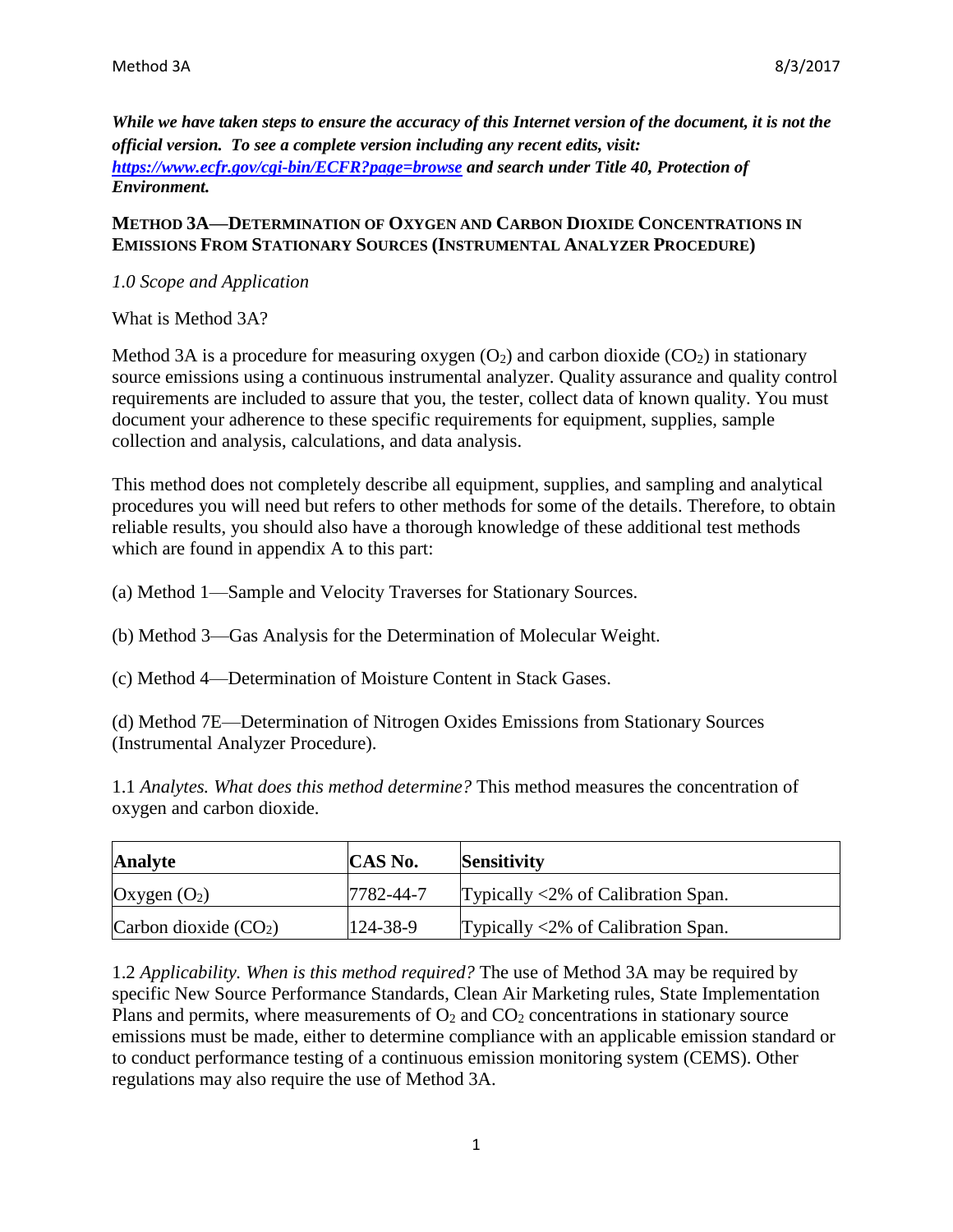1.3 *Data Quality Objectives. How good must my collected data be?* Refer to section 1.3 of Method 7E.

### *2.0 Summary of Method*

In this method, you continuously or intermittently sample the effluent gas and convey the sample to an analyzer that measures the concentration of  $O_2$  or  $CO_2$ . You must meet the performance requirements of this method to validate your data.

#### *3.0 Definitions*

Refer to section 3.0 of Method 7E for the applicable definitions.

*4.0 Interferences [Reserved]* 

*5.0 Safety*

Refer to section 5.0 of Method 7E.

#### *6.0 Equipment and Supplies*

Figure 7E-1 in Method 7E is a schematic diagram of an acceptable measurement system.

*6.1 What do I need for the measurement system?* The components of the measurement system are described (as applicable) in sections 6.1 and 6.2 of Method 7E, except that the analyzer described in section 6.2 of this method must be used instead of the analyzer described in Method 7E. You must follow the noted specifications in section 6.1 of Method 7E except that the requirements to use stainless steel, Teflon, or non-reactive glass filters do not apply. Also, a heated sample line is not required to transport dry gases or for systems that measure the  $O_2$  or  $CO_2$  concentration on a dry basis, provided that the system is not also being used to concurrently measure  $SO_2$  and/or NOX.

6.2 What analyzer must *I* use? You must use an analyzer that continuously measures O<sub>2</sub> or CO<sub>2</sub> in the gas stream and meets the specifications in section 13.0.

#### *7.0 Reagents and Standards*

7.1 Calibration Gas. *What calibration gases do I need?* Refer to Section 7.1 of Method 7E for the calibration gas requirements. Example calibration gas mixtures are listed below. Pre-cleaned or scrubbed air may be used for the  $O_2$  high-calibration gas provided it does not contain other gases that interfere with the  $O_2$  measurement.

(a)  $CO<sub>2</sub>$  in Nitrogen (N<sub>2</sub>).

(b)  $CO<sub>2</sub>/SO<sub>2</sub>$  gas mixture in N<sub>2</sub>.

(c)  $O_2/SO_2$  gas mixture in N<sub>2</sub>.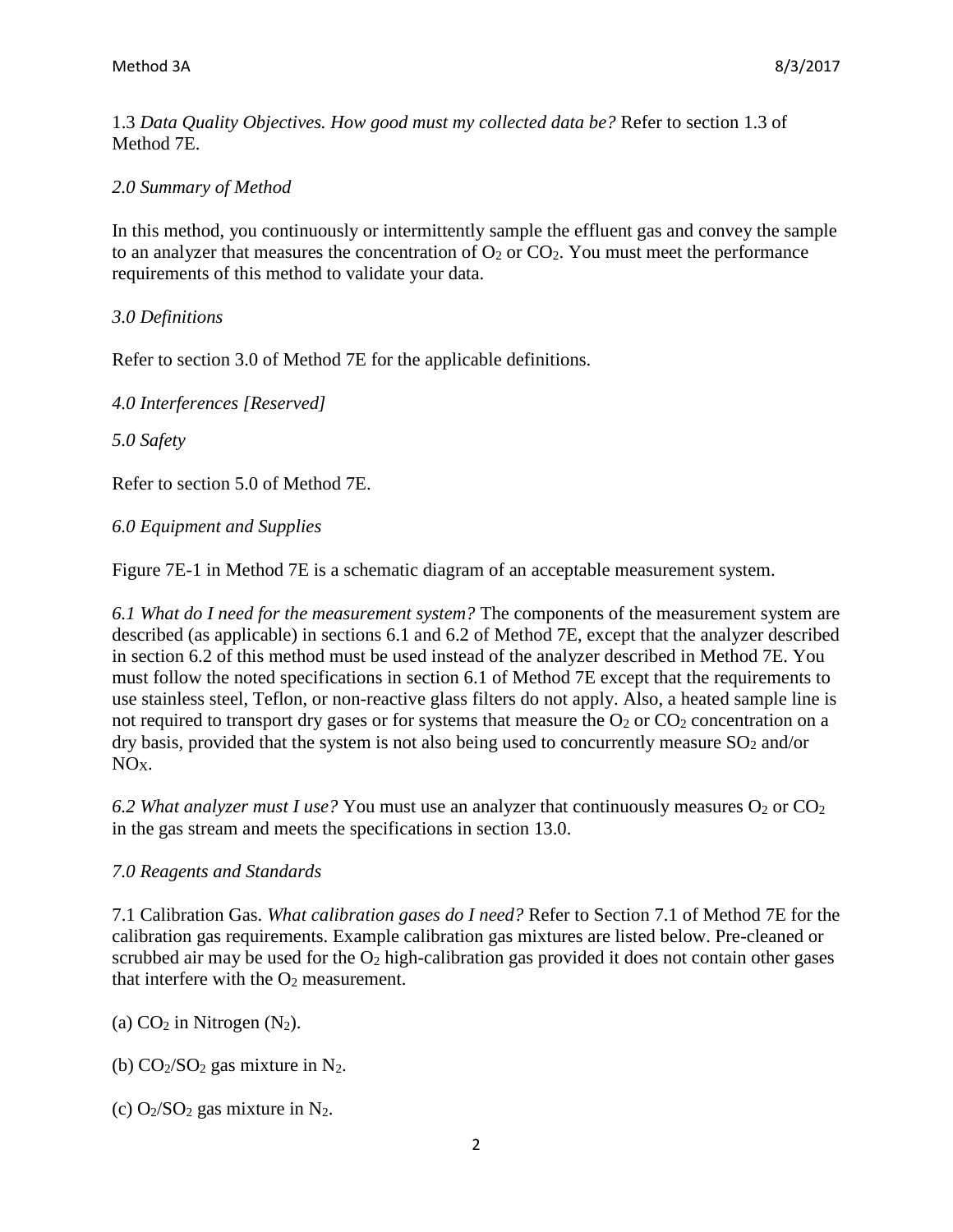(d)  $O_2$ / $CO_2$ / $SO_2$  gas mixture in N<sub>2</sub>.

(e)  $CO<sub>2</sub>/NO<sub>X</sub>$  gas mixture in  $N<sub>2</sub>$ .

(f)  $CO_2/SO_2/NO_X$  gas mixture in N<sub>2</sub>.

The tests for analyzer calibration error and system bias require high-, mid-, and low-level gases.

*7.2 Interference Check. What reagents do I need for the interference check?* Potential interferences may vary among available analyzers. Table 7E-3 of Method 7E lists a number of gases that should be considered in conducting the interference test.

## *8.0 Sample Collection, Preservation, Storage, and Transport*

*8.1 Sampling Site and Sampling Points.* You must follow the procedures of section 8.1 of Method 7E to determine the appropriate sampling points, unless you are using Method 3A only to determine the stack gas molecular weight and for no other purpose. In that case, you may use single-point integrated sampling as described in section 8.2.1 of Method 3. If the stratification test provisions in section 8.1.2 of Method 7E are used to reduce the number of required sampling points, the alternative acceptance criterion for 3-point sampling will be  $\pm 0.5$  percent CO<sub>2</sub> or O<sub>2</sub>, and the alternative acceptance criterion for single-point sampling will be  $\pm 0.3$  percent CO<sub>2</sub> or O<sub>2</sub>. In that case, you may use single-point integrated sampling as described in section 8.2.1 of Method 3.

*8.2 Initial Measurement System Performance Tests.* You must follow the procedures in section 8.2 of Method 7E. If a dilution-type measurement system is used, the special considerations in section 8.3 of Method 7E apply.

8.3 Interference Check. The O<sub>2</sub> or CO<sub>2</sub> analyzer must be documented to show that interference effects to not exceed 2.5 percent of the calibration span. The interference test in section 8.2.7 of Method 7E is a procedure that may be used to show this. The effects of all potential interferences at the concentrations encountered during testing must be addressed and documented. This testing and documentation may be done by the instrument manufacturer.

*8.4 Sample Collection.* You must follow the procedures in section 8.4 of Method 7E.

*8.5 Post-Run System Bias Check and Drift Assessment.* You must follow the procedures in section 8.5 of Method 7E.

# *9.0 Quality Control*

Follow quality control procedures in section 9.0 of Method 7E.

## *10.0 Calibration and Standardization*

Follow the procedures for calibration and standardization in section 10.0 of Method 7E.